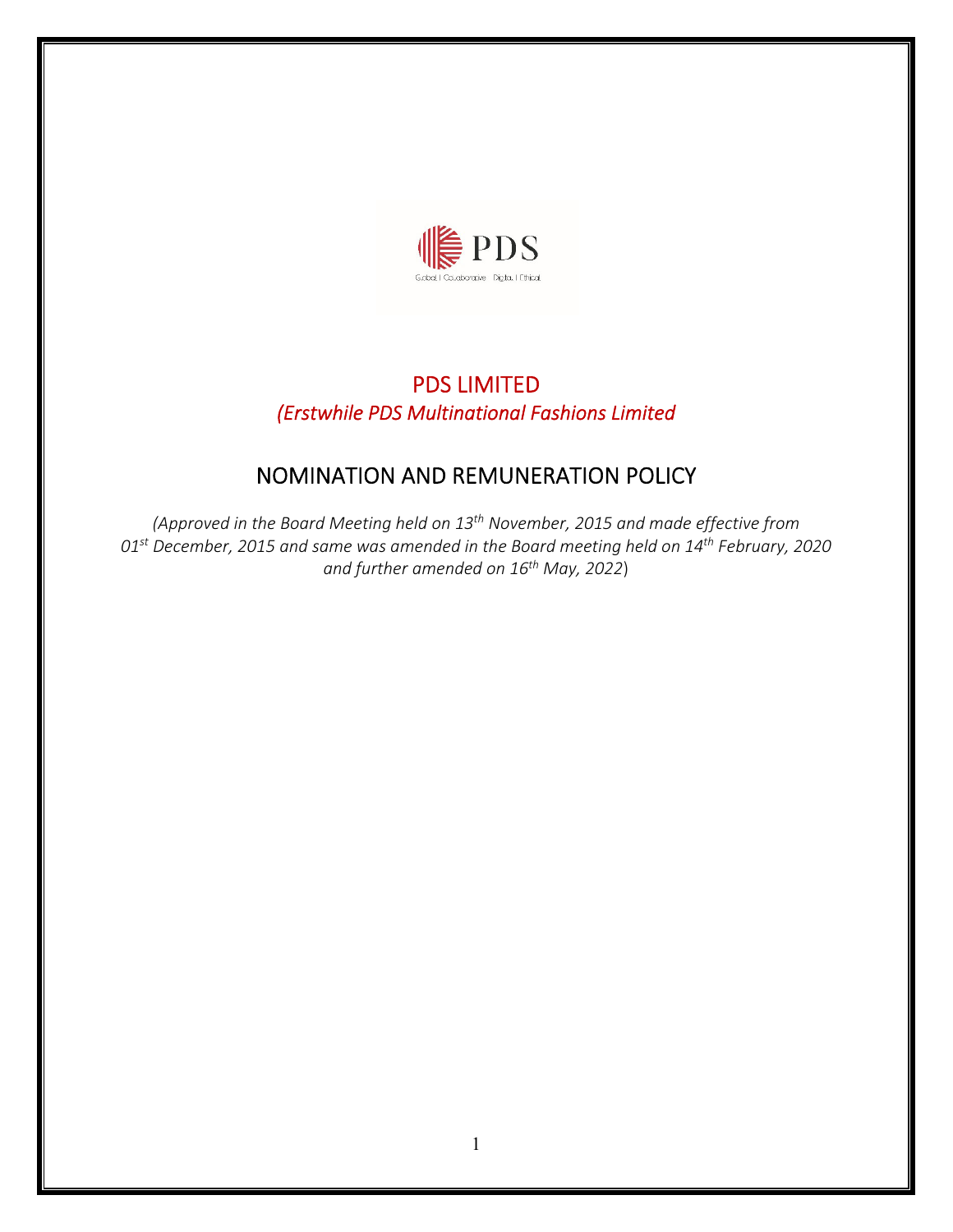## NOMINATION AND REMUNERATION POLICY

## 1. OBJECTIVE

The Nomination and Remuneration Committee and this Policy shall be in compliance with Section 178 of the Companies Act, 2013 read along with the applicable rules thereto and Requirements of SEBI ( Listing Obligations and Disclosure Requirements) Regulations, 2015 and amendments thereon. The key objectives of the Committee would be:

- 1.1. To guide the Board in relation to appointment and removal of Directors, Key Managerial Personnel and Senior Management.
- 1.2. To formulate the criteria for determining qualifications, positive attributes and independence of a Director and evaluate Skills and Expertise of Director including Independent Director.
- 1.3. To evaluate the performance of the members of the Board and provide necessary report to the Board for further evaluation of the Board.
- 1.4. To recommend to the Board on Remuneration payable to the Directors, Key Managerial Personnel and Senior Management.
- 1.5. To provide to Key Managerial Personnel and Senior Management reward linked directly to their effort, performance, dedication and achievement relating to the Company's operations.
- 1.6. To retain, motivate and promote talent and to ensure long term sustainability of talented managerial persons and create competitive advantage.
- 1.7. To devise a policy on Board diversity
- 1.8. To develop a succession plan for the Board and to regularly review the plan;

## 2. DEFINITIONS

- 2.1. "Act" means the Companies Act, 2013 and Rules framed thereunder, as amended from time to time.
- 2.2. "Board" means Board of Directors of the Company.
- 2.3. **"Committee"** means Nomination and Remuneration Committee as constituted or reconstituted by the Board of the Company.
- 2.4. **"Directors"** mean Directors of the Company.
- 2.5. "Key Managerial Personnel" means:
	- 2.4.1. Chief Executive Officer or the Managing Director or the Manager;
	- 2.4.2. Whole‐time director;
	- 2.4.3. Chief Financial Officer;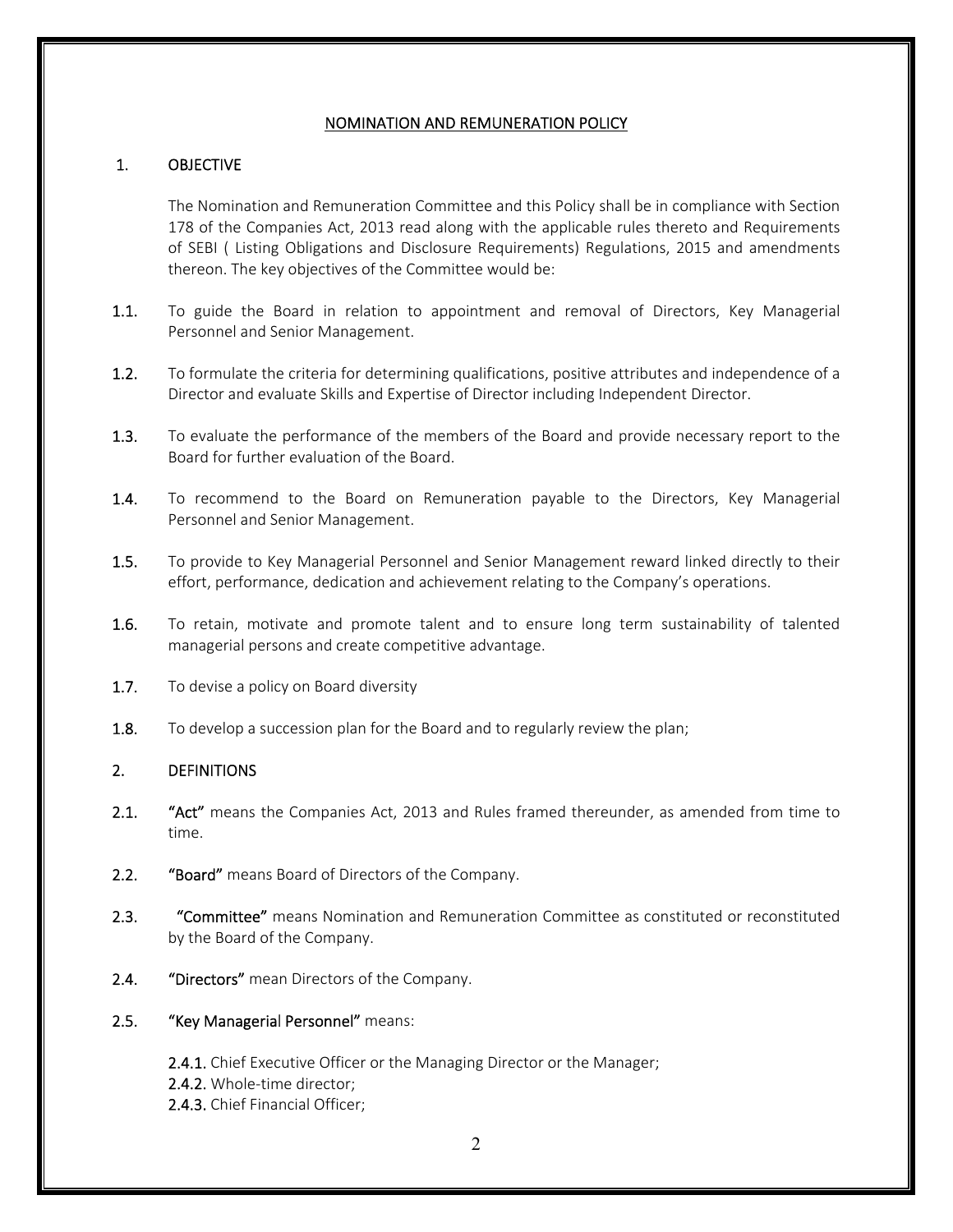- 2.4.4. Company Secretary;
- 2.4.5. Such other officer, not more than one level below the directors who is in whole-time employment, designated as key managerial personnel by the Board; and
- 2.4.6. such other officer as may be prescribed.
- 2.6. **"Senior Management"** means personnel of the Company who are members of its core management team excluding the Board of Directors comprising all members of management one level below the executive directors, including the functional heads.

## 3. Policy for appointment and removal of Director, KMP and Senior Management

## 3.1. Appointment criteria and qualifications:

- a) The Committee shall identify and ascertain the integrity, qualification, expertise and experience of the person for appointment as Director (including Independent Director), KMP or at Senior Management level and recommend to the Board his / her appointment.
- b) A person should possess adequate qualification, expertise and experience for the position he / she is considered for appointment. The Committee has discretion to decide whether qualification, expertise and experience possessed by a person is sufficient / satisfactory for the concerned position.
- c) The Company shall not appoint or continue the employment of any person as Whole-time Director who has attained the age of seventy years. Provided that the term of the person holding this position may be extended beyond the age of seventy years with the approval of shareholders by passing a special resolution based on the explanatory statement annexed to the notice for such motion indicating the justification for extension of appointment beyond seventy years.

## 3.2. Term / Tenure

a) Managing Director/Whole-time Director:

The Company shall appoint or re‐appoint any person as its Executive Chairman, Managing Director or Executive Director for a term not exceeding five years at a time. No re‐appointment shall be made earlier than one year before the expiry of term.

- b) Independent Director:
	- An Independent Director shall hold office for a term up to five consecutive years on the Board of the Company and will be eligible for re‐appointment on passing of a special resolution by the Company and disclosure of such appointment in the Board's report.
	- No Independent Director shall hold office for more than two consecutive terms, but such Independent Director shall be eligible for appointment after expiry of three years of ceasing to become an Independent Director. Provided that an Independent Director shall not, during the said period of three years, be appointed in or be associated with the Company in any other capacity, either directly or indirectly.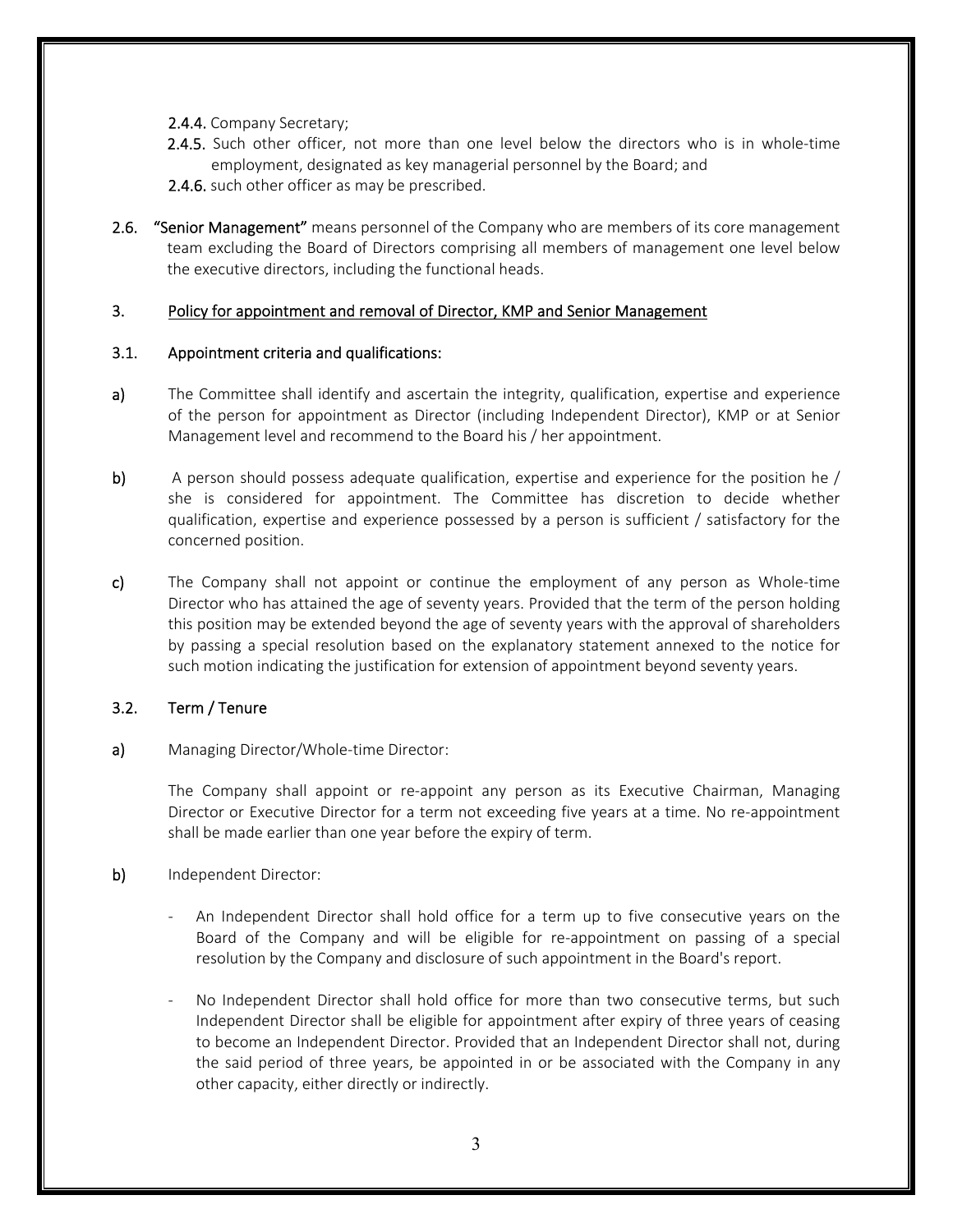*However, if a person who has already served as an Independent Director for 5 years or more in the Company as on October 1, 2014 or such other date as may be determined by the Committee as per regulatory requirement; he / she shall be eligible for appointment for one more term of 5 years only.*

At the time of appointment of Independent Director it should be ensured that number of Boards on which such Independent Director serves is restricted to seven listed companies as an Independent Director and three listed companies as an Independent Director in case such person is serving as a Whole-time Director of a listed company or such other number as may be prescribed under the Act.

#### 3.3. Evaluation

The Committee shall carry out evaluation of performance of every Director, KMP and Senior Management Personnel at regular interval (yearly).

#### 3.4. Removal

Due to reasons for any disqualification mentioned in the Act or under any other applicable Act, rules and regulations thereunder, the Committee may recommend, to the Board with reasons recorded in writing, removal of a Director, KMP or Senior Management Personnel subject to the provisions and compliance of the said Act, rules and regulations.

#### 3.5. Retirement

The KMP and Senior Management Personnel shall retire as per the applicable provisions of the Act and the prevailing policy of the Company. The Board will have the discretion to retain the Director, KMP, Senior Management Personnel in the same position/ remuneration or otherwise even after attaining the retirement age, for the benefit of the Company.

## 4. Policy relating to the Remuneration for the Whole-time Director, KMP and Senior Management Personnel

#### 4.1. General:

- a) The remuneration / compensation / commission etc. to the Whole-time Director, KMP and Senior Management Personnel will be determined by the Committee or as per policies framed by the committee. The remuneration / compensation / commission etc. shall be subject to the prior/post approval of the shareholders of the Company and Central Government, wherever required.
- b) Increments to the existing remuneration/ compensation structure may be recommended by the Committee to the Board which should be within the slabs approved by the Shareholders in the case of Whole‐time Director.
- c) Where any insurance is taken by the Company on behalf of its Whole-time Director, Chief Executive Officer, Chief Financial Officer, the Company Secretary and any other employees for indemnifying them against any liability, the premium paid on such insurance shall not be treated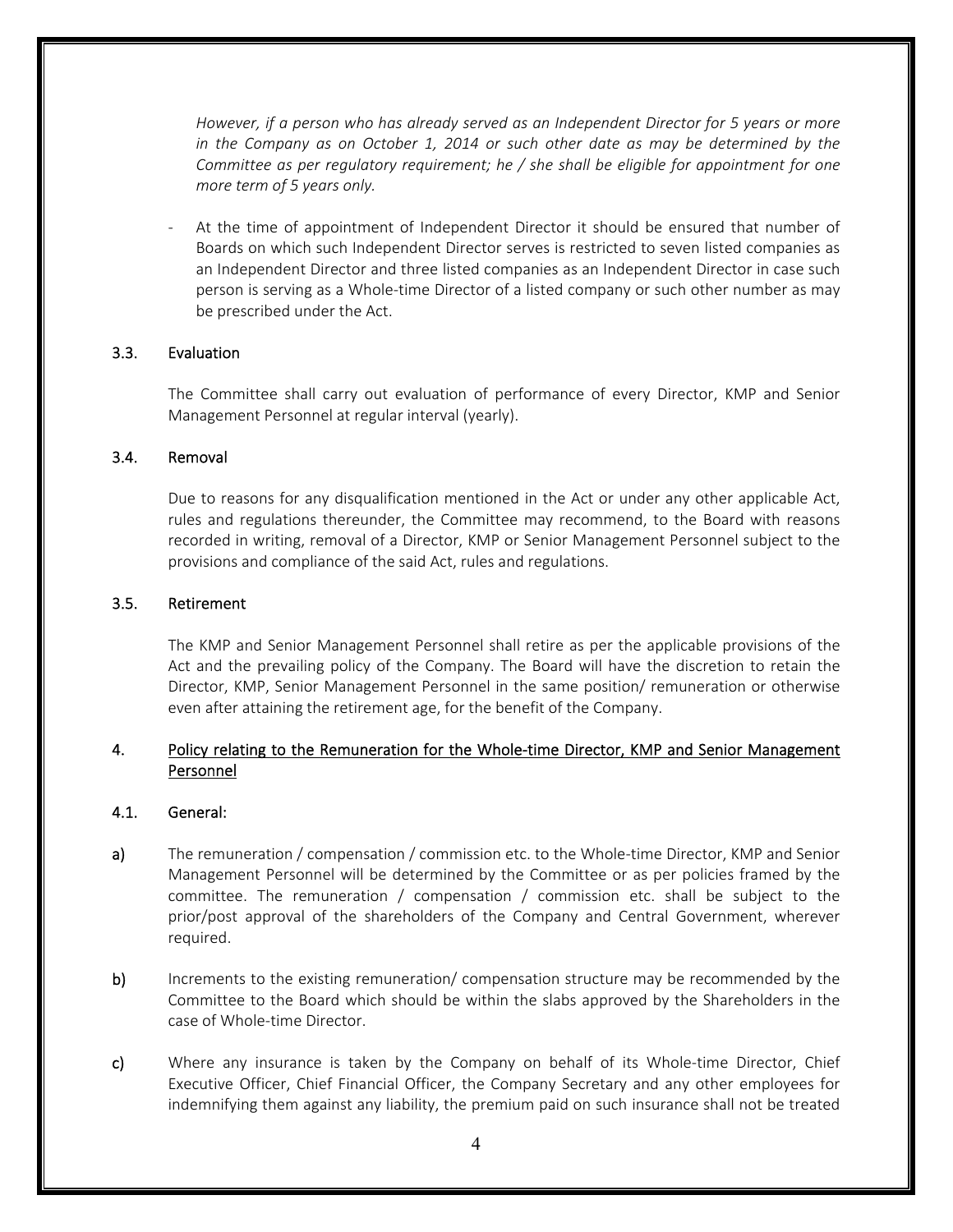as part of the remuneration payable to any such personnel. Provided that if such person is proved to be guilty, the premium paid on such insurance shall be treated as part of the remuneration.

## 4.2. Remuneration to Whole-time / Executive / Managing Director, KMP and Senior Management Personnel:

#### a) Fixed pay:

The Whole‐time Director/ KMP and Senior Management Personnel shall be eligible for a monthly remuneration as may be approved by the Board on the recommendation of the Committee. The breakup of the pay scale and quantum of perquisites including, employer's contribution to P.F, pension scheme, medical expenses, club fees etc. shall be decided and approved by the Board/ the Person authorized by the Board or the Committee.

#### b) Minimum Remuneration:

If, in any financial year, the Company has no profits or its profits are inadequate, the Company shall pay remuneration to its Whole-time Director in accordance with the provisions of Schedule V of the Act and if it is not able to comply with such provisions, with the previous approval of the Central Government.

#### c) Provisions for excess remuneration:

If any Whole‐time Director draws or receives, directly or indirectly by way of remuneration any such sums in excess of the limits prescribed under the Act or without the prior sanction of the Central Government, where required, he / she shall refund such sums to the Company and until such sum is refunded, hold it in trust for the Company. The Company shall not waive recovery of such sum refundable to it unless permitted by the Central Government.

#### 4.3. Remuneration to Non-Executive / Independent Director:

#### a) Sitting Fees:

The Independent Director may receive remuneration by way of fees for attending meetings of Board or Committee thereof and such fees shall not exceed Rs. One Lac per meeting of the Board or Committee or such amount as may be prescribed by the Central Government from time to time.

#### b) Stock Options:

An Independent Director shall not be entitled to any stock option of the Company.

## 5. MEMBERSHIP

- 5.1 The Committee shall consist of a minimum 3 non-executive directors, majority of them being independent.
- 5.2 Minimum two (2) members shall constitute a quorum for the Committee meeting.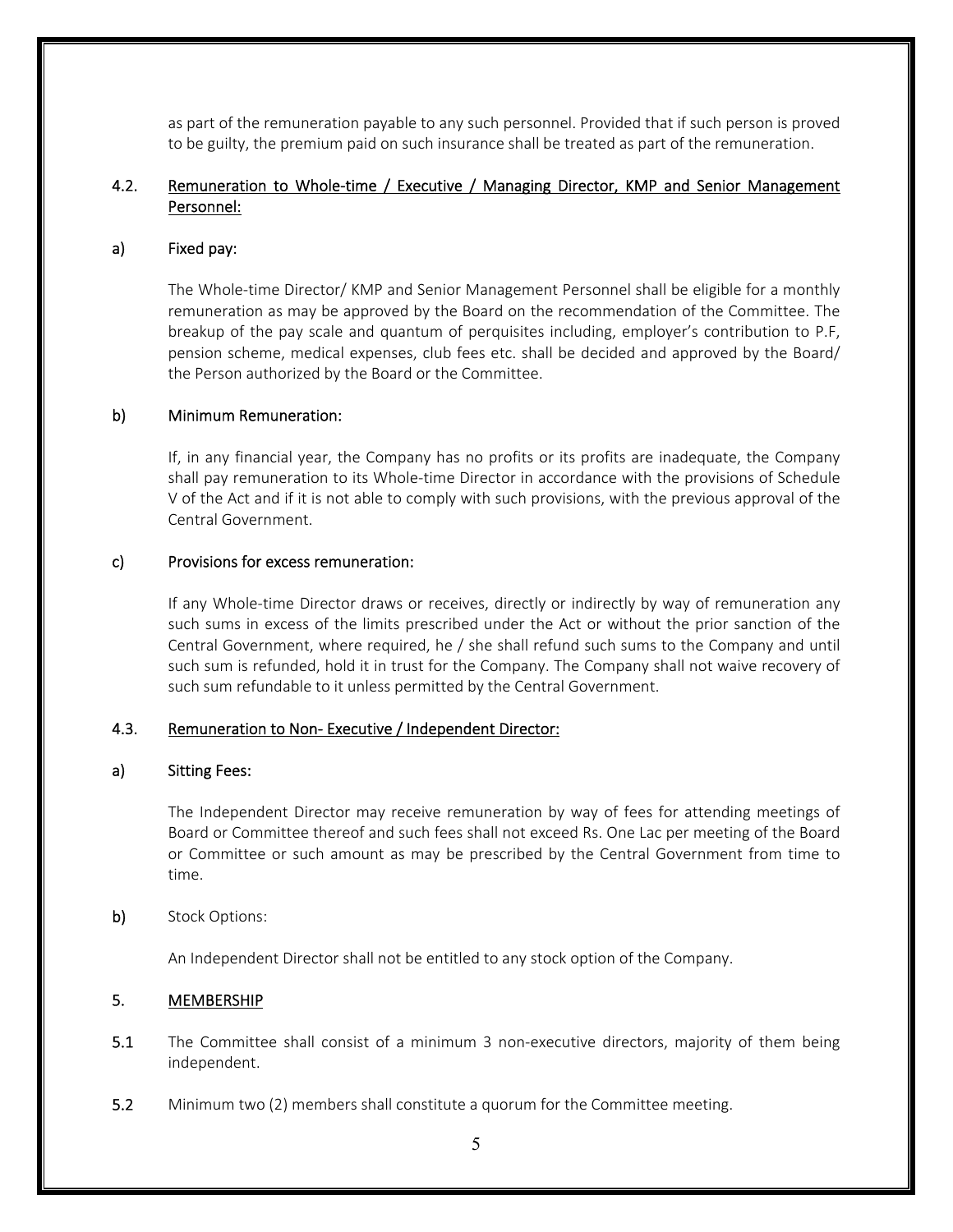- 5.3 Membership of the Committee shall be disclosed in the Annual Report.
- 5.4 Term of the Committee shall be continued unless terminated by the Board of Directors.

## 6. CHAIRPERSON

- 6.1 Chairperson of the Committee shall be an Independent Director.
- 6.2 Chairperson of the Board may be appointed as a member of the Committee but shall not be a Chairman of the Committee.
- 6.3 In the absence of the Chairperson, the members of the Committee present at the meeting shall choose one amongst them to act as Chairperson.
- 6.4 Chairman of the Nomination and Remuneration Committee meeting could be present at the Annual General Meeting or may nominate some other member to answer the shareholders' queries.

## 7. FREQUENCY OF MEETINGS

The meeting of the Committee shall be held at such regular intervals as may be required.

## 8. COMMITTEE MEMBERS' INTERESTS

- 8.1 A member of the Committee is not entitled to be present when his or her own remuneration is discussed at a meeting or when his or her performance is being evaluated.
- 8.2 The Committee may invite such executives, as it considers appropriate, to be present at the meetings of the Committee.

## 9. SECRETARY

The Company Secretary of the Company shall act as Secretary of the Committee.

## 10. VOTING

- 10.1 Matters arising for determination at Committee meetings shall be decided by a majority of votes of Members present and voting and any such decision shall for all purposes be deemed a decision of the Committee.
- 10.2 In the case of equality of votes, the Chairman of the meeting will have a casting vote.

## 11. NOMINATION DUTIES

The duties of the Committee in relation to nomination matters include:

11.1 Ensuring that there is an appropriate induction in place for new Directors and members of Senior Management and reviewing its effectiveness;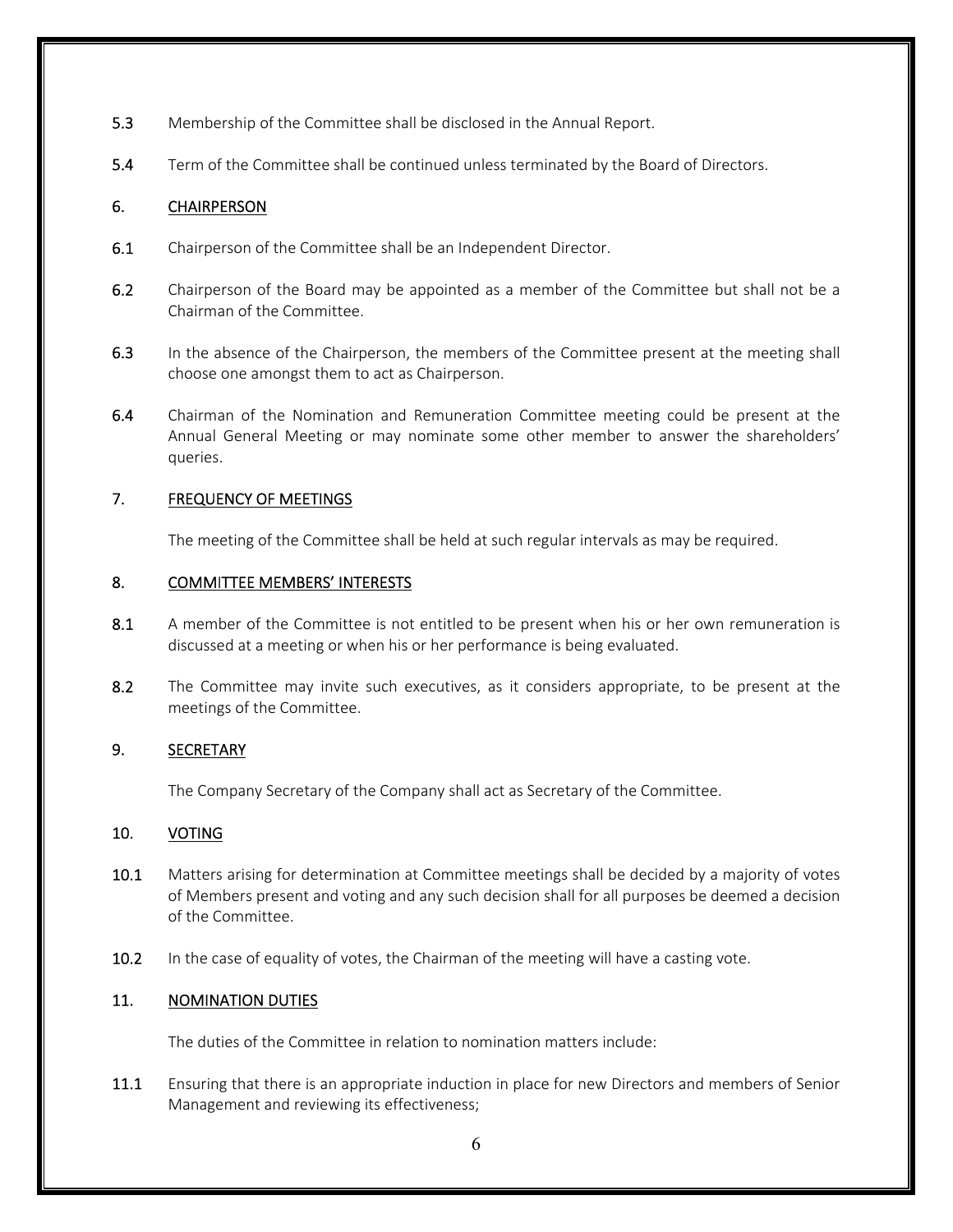- 11.2 Ensuring that on appointment to the Board, Non-Executive Directors receive a formal letter of appointment in accordance with the Guidelines provided under the Act;
- 11.3 Identifying and recommending Directors who are to be put forward for retirement by rotation.
- 11.4 Determining the appropriate size, diversity and composition of the Board;
- 11.5 Setting a formal and transparent procedure for selecting new Directors for appointment to the Board;
- 11.6 Evaluating the performance of the Board members and Senior Management in the context of the Company's performance from business and compliance perspective;
- 11.7 Delegating any of its powers to one or more of its members or the Secretary of the Committee; and
- 11.8 Considering any other matters, as may be requested by the Board.

## 12. REMUNERATION DUTIES

The duties of the Committee in relation to remuneration matters include:

- 12.1 to consider and determine the Remuneration Policy, based on the performance and also bearing in mind that the remuneration is reasonable and sufficient to attract retain and motivate members of the Board and such other factors as the Committee shall deem appropriate all elements of the remuneration of the members of the Board.
- 12.2 to approve the remuneration of the Senior Management including key managerial personnel of the Company maintaining a balance between fixed and incentive pay reflecting short and long term performance objectives appropriate to the working of the Company.
- 12.3 to delegate any of its powers to one or more of its members or the Secretary of the Committee.
- 12.4 to consider any other matters as may be requested by the Board.
- 12.5 Professional indemnity and liability insurance for Directors and senior management.